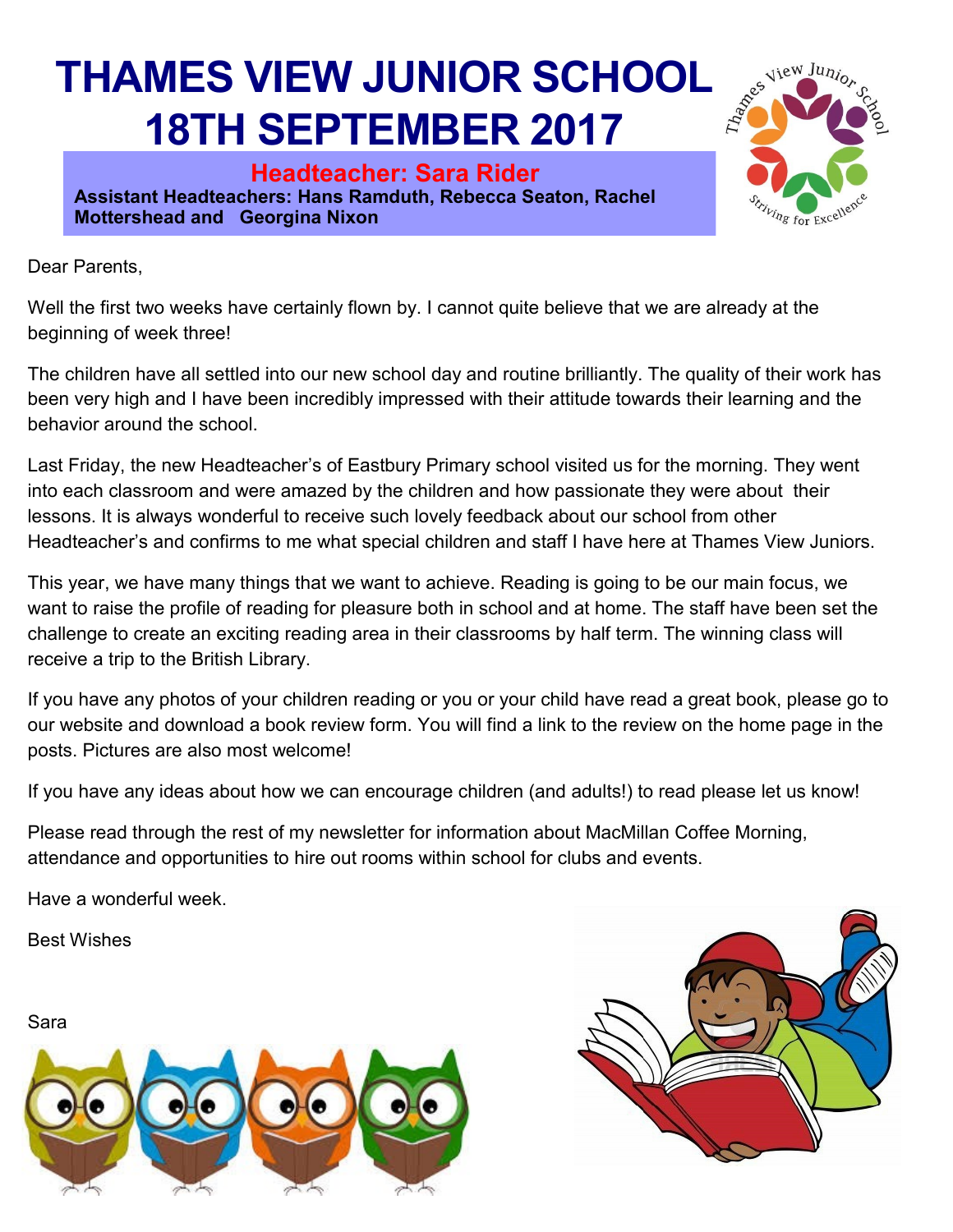

**On Friday 29th September will be raising money for MacMillan Cancer Support by holding a coffee morning.** 

**Please come along between 9-10.30 and help us raise money for a wonderful charity.** 

**If you would like to donate a cake/ biscuits please do, they are greatly appreciated!** 

**We look forward to seeing you there!**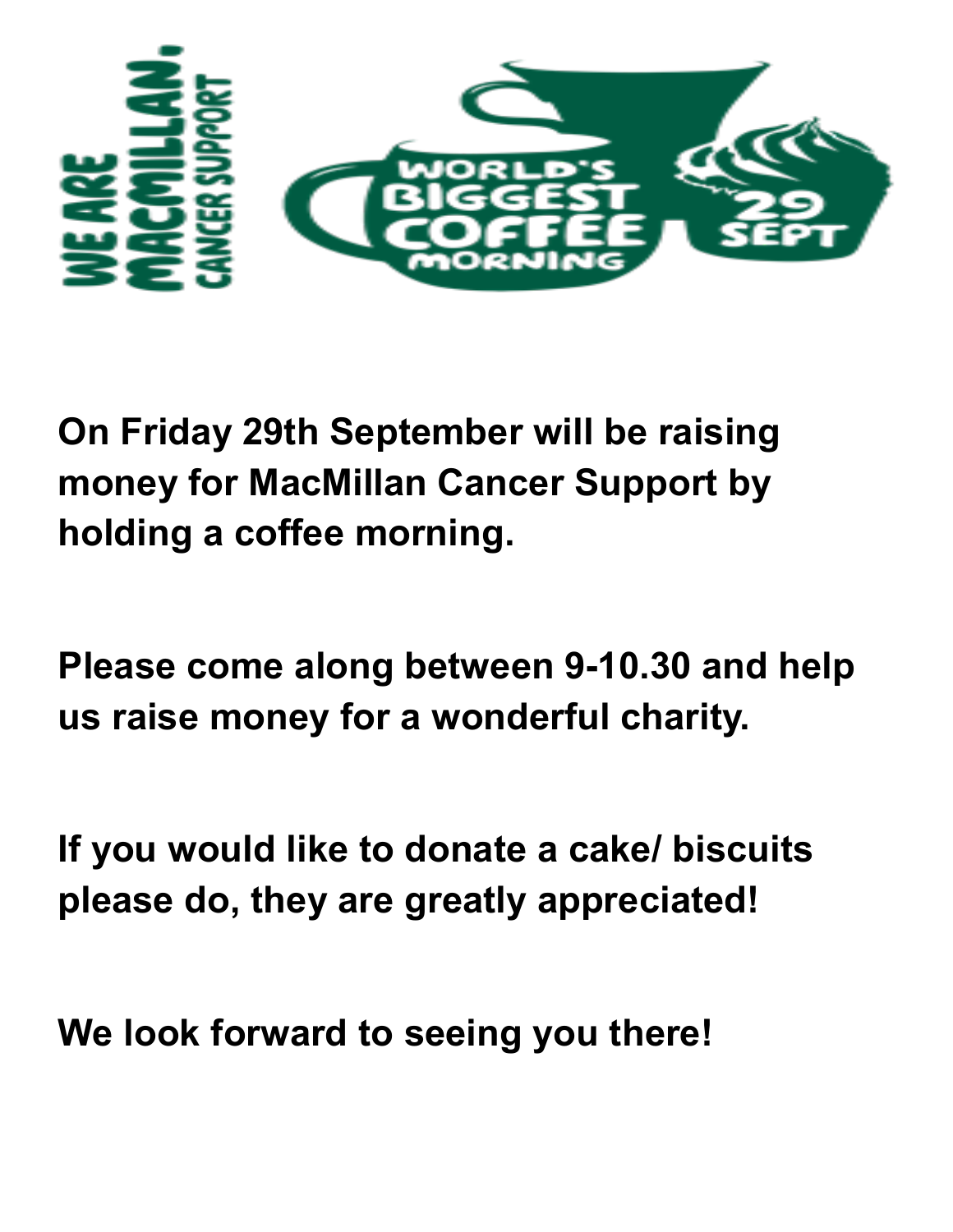

**As you all know, your child's attendance at school is of the upmost importance. Attending school every day means that children are able to access the curriculum to its most full, giving them a greater chance of succeeding.** 

**At Thames View Junior School, in line with our other academy trust schools and colleges, we operate a policy of not authorising any holidays during term time. If you choose to take your child away during term time, you will may a fine of £60.** 

**We will also be monitoring children who are collected late from school. If you are running late or are stuck, please contact the school to let us know.** 

**Lessons start at 8.45 in the morning and school ends at 3pm each day. Clubs run from 3pm-4pm Monday to Thursday.**